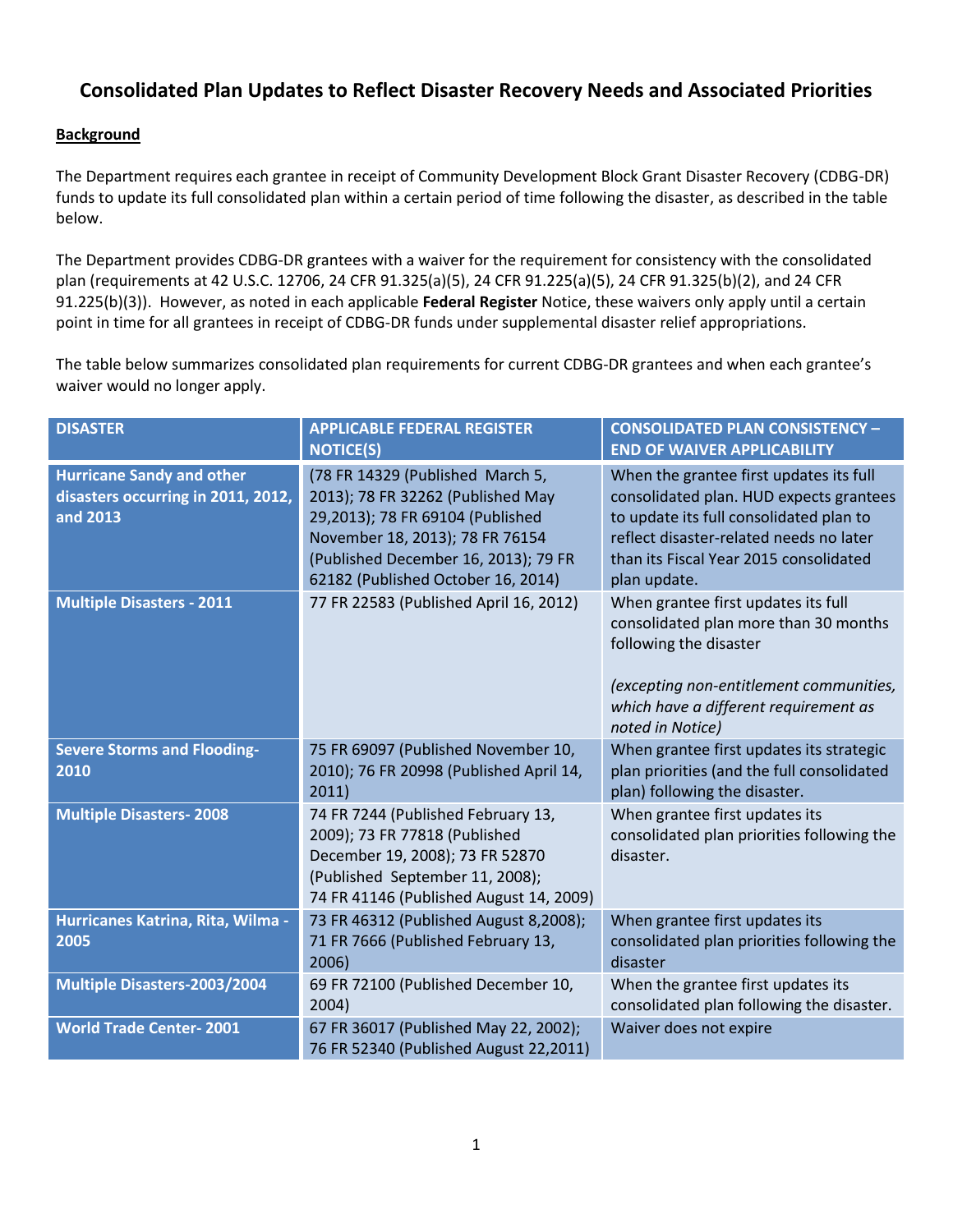In order to assist grantees in meeting this requirement, HUD is providing step-by-step instructions to assist grantees to fulfill this requirement in HUD's eCon Planning Suite.

When the organization administering the CDBG–DR award is a different entity or agency from that which administers the applicable State's or entitlement's annual CDBG program, these entities should coordinate to ensure that the grantee updates its consolidated plan according to these instructions.

## **Incorporating CDBG-DR funds into Consolidated Plans in the eCon Planning Suite**

### 1. Add CDBG-DR as a source on the Anticipated Resources Screen (SP-35)

**Step 1:** select "Add" next to the bottom resource on the table on SP-35 as shown in Figure 1 below.

#### **Figure 1**

| Save     Save and Return     Cancel |                           | SP-35 Anticipated Resources - 91.215(a)(4), 91.220(c)(1,2)                                                                                                                                         |                                                                                      |                                                        |                              |            |
|-------------------------------------|---------------------------|----------------------------------------------------------------------------------------------------------------------------------------------------------------------------------------------------|--------------------------------------------------------------------------------------|--------------------------------------------------------|------------------------------|------------|
| Introduction:                       |                           |                                                                                                                                                                                                    |                                                                                      |                                                        |                              |            |
|                                     | ■ ノ リ 注 注 ゥ ゃ 強 論 河   ¶ ー |                                                                                                                                                                                                    |                                                                                      |                                                        |                              |            |
| <b>Source of Funds</b>              | Source                    | <b>Uses of Funds</b>                                                                                                                                                                               | <b>Expected Amount Available Year 1</b>                                              | <b>Expected Amount Available Remainder of Con Plan</b> | <b>Narrative Description</b> | Action     |
| <b>CDBG</b>                         | public - federal          | Acquisition<br>Admin and Planning<br>Economic Development<br>Housing<br><b>Public Improvements</b><br><b>Public Services</b>                                                                       | Annual Allocation: \$<br>Program Income: \$<br>Prior Year Resources: S<br>Total: \$  |                                                        |                              |            |
| HOME                                | public - federal          | Acquisition<br>Homebuyer assistance<br>Homeowner rehab<br>Multifamily rental new construction<br>Multifamily rental rehab<br>New construction for ownership<br><b>TBRA</b>                         | Annual Allocation: \$<br>Program Income: \$<br>Prior Year Resources: \$<br>Total: \$ |                                                        |                              |            |
| <b>HOPWA</b>                        | public - federal          | Permanent housing in facilities<br>Permanent housing placement<br><b>STRMU</b><br>Short term or transitional housing facilities<br>Supportive services<br>TBRA                                     | Annual Allocation: 5<br>Program Income: 9<br>Prior Year Resources: S<br>Total: \$    |                                                        |                              |            |
| <b>ESG</b>                          | public - federal          | Conversion and rehab for transitional housing<br>Financial Assistance<br>Overnight shelter<br>Rapid re-housing (rental assistance)<br>Rental Assistance<br>Services<br><b>Transitional housing</b> | Annual Allocation: 5<br>Program Income: \$<br>Prior Year Resources: S<br>Total: \$   |                                                        |                              | <b>Inb</b> |

**Step 2:** on the next screen (SP-36) select "Other" from the "Anticipated Resources" drop-down Menu. Then Enter "CDBG-DR" for "Other Funding Source" as shown in Figure 2 below. Then complete the rest of the screen.

- Grantees should fill in the "Expected Amount Available for Year 1" to reflect the estimated amount of CDBG-DR funding they expect to obligate and expend during FY 2015.
- Grantees should fill in the "Amount Expected for the remainder of the Consolidated Plan" to reflect the estimated amount of CDBG-DR funding they expect to obligate and expend during the remainder of the Con Plan period.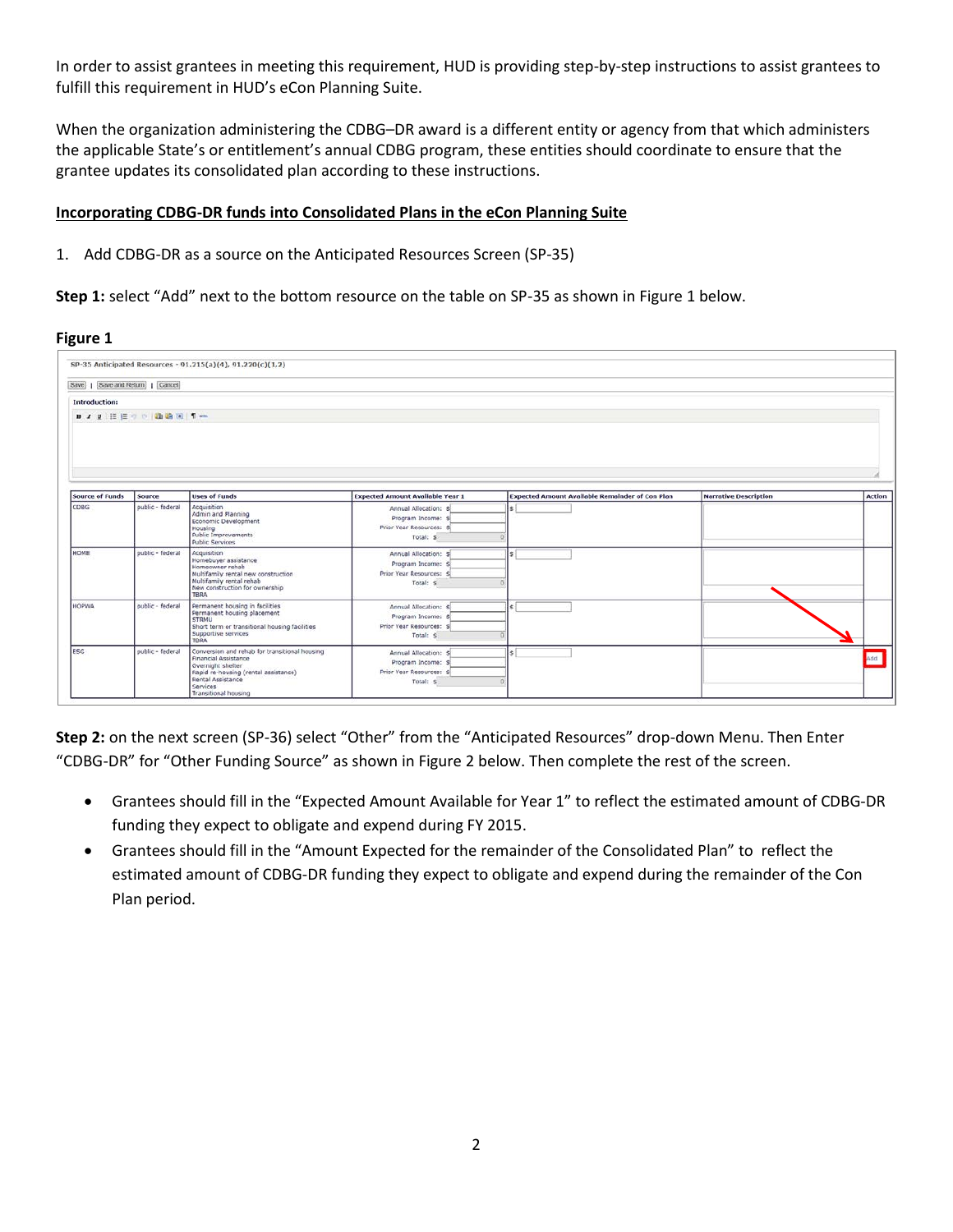### **Figure 2**

| <b>Consolidated Plans</b>                                                                                                                                             | <b>Consolidated Plans</b>                                                         |
|-----------------------------------------------------------------------------------------------------------------------------------------------------------------------|-----------------------------------------------------------------------------------|
| SP-36 Add Anticipated Resource - 24 CFR 91.220(C), 91.420(b)                                                                                                          | SP-36 Add Anticipated Resource - 24 CFR 91.220(C), 91.420(b)                      |
| Save and Return   Cancel                                                                                                                                              | Save and Return     Cancel                                                        |
| Anticipated Resource:<br>Competitive McKinney-Vento Homeless Assistance Act<br>Continuum of Care<br>Other Funding Source:<br>General Fund                             | Anticipated Resource:<br>Other<br>$\check{~}$<br>Other Funding Source:<br>CDBG-DR |
| Housing Trust Fund<br>Expected Amount Available Year 1:<br><b>SHUD-VASH</b><br><b>LIHTC</b>                                                                           | Expected Amount Available Year 1:                                                 |
| Amount Expected for the<br>Public Housing Capital Fund<br>Redevelopment Fund<br>remainder of the Consolidated Plan:<br>Section 108                                    | Amount Expected for the<br>remainder of the Consolidated Plan:                    |
| Narrative Description:<br>Section 8<br>Section 811<br>Shelter Plus Care<br>SRO-Moderate Rehabilitation<br>State CDBG Colonias Set-aside<br>Supportive Housing Program | Narrative Description:                                                            |
| <b>Tax Credits</b><br>O public - federal O public Tax Exempt Bond Proceeds<br>Source:<br>Other                                                                        | Source: O public - federal O public - state O public - local O private            |
| Uses of Funds:                                                                                                                                                        | Uses of Funds:                                                                    |
| Acquisition                                                                                                                                                           | Acquisition                                                                       |
| Admin and Planning                                                                                                                                                    | Admin and Planning                                                                |
| Conversion and rehab for transitional housing                                                                                                                         | □ Conversion and rehab for transitional housing                                   |
| Economic Development                                                                                                                                                  | Economic Development                                                              |
| Financial Assistance                                                                                                                                                  | Financial Assistance                                                              |
| Homebuver assistance                                                                                                                                                  | Homebuver assistance                                                              |
| Homeowner rehab                                                                                                                                                       | Homeowner rehab                                                                   |
| $\Box$ Housing                                                                                                                                                        | Housing                                                                           |
| Multifamily rental new construction                                                                                                                                   | Multifamily rental new construction                                               |
| Multifamily rental rehab                                                                                                                                              | Multifamily rental rehab                                                          |
| New construction for ownership                                                                                                                                        | New construction for ownership                                                    |
| Overnight shelter                                                                                                                                                     | Overnight shelter                                                                 |
| Permanent housing in facilities                                                                                                                                       | Permanent housing in facilities                                                   |
| Permanent housing placement                                                                                                                                           | Permanent housing placement                                                       |
| Public Improvements                                                                                                                                                   | Public Improvements                                                               |
| Public Services                                                                                                                                                       | Public Services                                                                   |
| Rapid re-housing (rental assistance)                                                                                                                                  | Rapid re-housing (rental assistance)                                              |
| Rental Assistance                                                                                                                                                     | Rental Assistance                                                                 |
| STRMU                                                                                                                                                                 | STRMU                                                                             |
| Services                                                                                                                                                              | Services                                                                          |
| Short term or transitional housing facilities                                                                                                                         | Short term or transitional housing facilities                                     |
| Supportive services                                                                                                                                                   | Supportive services                                                               |
| TBRA                                                                                                                                                                  | $T$ TBRA                                                                          |
| Transitional housing                                                                                                                                                  | Transitional housing                                                              |
| $\Box$ Other                                                                                                                                                          | $\Box$ Other                                                                      |
| Save and Return     Cancel                                                                                                                                            | Save and Return     Cancel                                                        |
|                                                                                                                                                                       |                                                                                   |

- 2. Housing and Homeless Needs Assessment (91.205)
	- Grantees should insert language from the "impact and unmet needs assessment" section of their HUD-approved CDBG-DR Action Plan for disaster recovery to integrate into Consolidated Plan comments for this section. As there is extensive information in CDBG-DR Action Plans on recovery needs, grantees should include only an abbreviated version of this information related to impact and recovery needs related to housing and homelessness, infrastructure and economic development on the following screens in the Consolidated Plan template:
		- $\bullet$  Housing needs NA-10
		- Homeless needs NA-40
		- Infrastructure and economic development needs NA-50

This information can be included by adding a supplemental text box on any of these screens, as appropriate.

- 3. Housing Market Analysis (91.210)
	- Grantees should insert language from the "impact and unmet needs assessment" section of their HUD-approved CDBG-DR Action Plan to integrate in the Housing Market Analysis section of the Consolidated Plan. As there is extensive information in CDBG-DR Action Plans on recovery needs, grantees should include only an abbreviated version of this information related to grantee's analysis of its housing market.
		- Number of Housing units MA-10
		- Cost of Housing MA-15
		- Condition of Housing MA-20